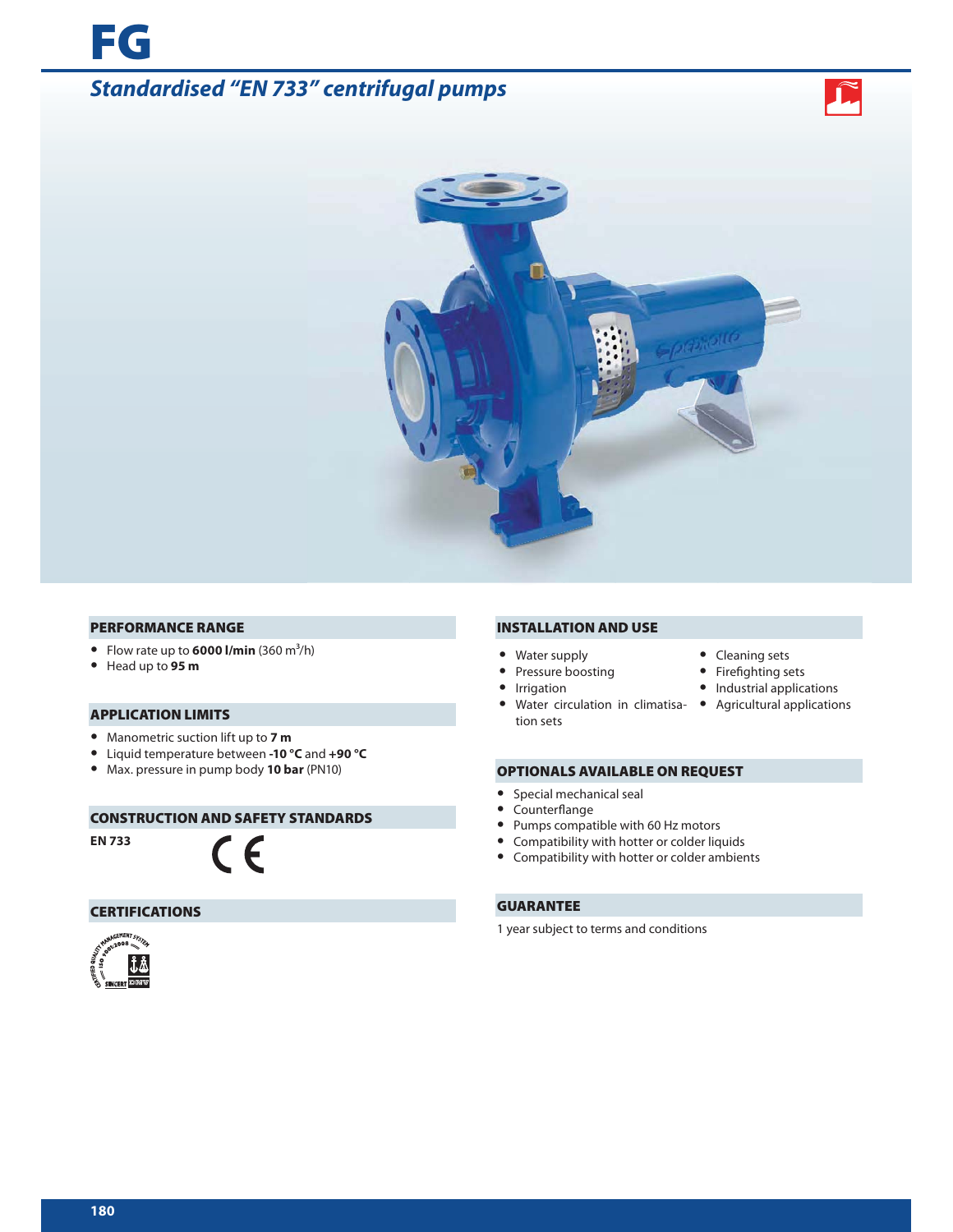

# **DIMENSIONS AND WEIGHT**





24 k6 8 27 32 k6 10 35



| DΝ             | D   | к   | <b>HOLES</b> |                  |  |  |
|----------------|-----|-----|--------------|------------------|--|--|
| <b>FLANGES</b> | mm  | mm  | N°           | $\emptyset$ (mm) |  |  |
| 32             | 140 | 100 |              |                  |  |  |
| 40             | 150 | 110 |              |                  |  |  |
| 50             | 165 | 125 | 4            |                  |  |  |
| 65             | 185 | 145 |              | 18               |  |  |
| 80             | 200 | 160 |              |                  |  |  |
| 100            | 220 | 180 | 8            |                  |  |  |
| 125            | 250 | 210 |              |                  |  |  |



| <b>MODEL</b> | <b>PORTS</b>    | <b>DIMENSIONS mm</b> |     |              |     |     |             |     |                |     |     |     | kg |     |          |     |    |      |      |      |
|--------------|-----------------|----------------------|-----|--------------|-----|-----|-------------|-----|----------------|-----|-----|-----|----|-----|----------|-----|----|------|------|------|
|              | DN <sub>1</sub> | DN <sub>2</sub>      | a   | $\mathsf{f}$ | h1  | h2  | $\mathsf b$ | m1  | m <sub>2</sub> | n1  | n2  | s1  | s2 | W   | $\times$ | d   |    |      |      |      |
| FG 32/160    |                 |                      |     |              | 132 | 160 | 50          | 100 |                | 240 | 190 |     |    |     |          |     |    | 30.9 |      |      |
| FG 32/200    | 50              | 32                   | 80  |              | 160 | 180 | 55          | 95  |                | 245 |     |     |    |     |          |     |    | 32.0 |      |      |
| FG 32/200H   |                 |                      |     |              |     |     | 160         | 180 | 55             |     | 70  |     |    |     |          |     |    |      |      | 31.4 |
| FG 40/160    |                 |                      |     |              | 132 | 160 | 50          | 100 |                | 240 |     |     |    |     |          |     |    | 29.0 |      |      |
| FG 40/200    | 65              | 40                   |     |              | 160 | 180 | 55          |     |                | 265 | 212 |     |    |     |          |     |    | 35.6 |      |      |
| FG 40/250    |                 |                      |     |              | 180 | 225 | 65          | 125 | 95             | 320 | 250 |     |    |     |          |     |    | 44.4 |      |      |
| FG 50/125    |                 |                      |     | 360          | 132 | 160 | 50          |     |                | 240 | 190 | 14  |    | 260 | 100      | 24  | 50 | 28.9 |      |      |
| FG 50/160    |                 |                      |     |              | 160 | 180 | 55          | 100 | 70             | 265 | 212 |     |    |     |          |     |    | 32.8 |      |      |
| FG 50/200    | 65              | 50                   |     |              | 160 | 200 | 50          |     |                |     |     |     |    |     |          |     |    | 41.3 |      |      |
| FG 50/250    |                 |                      | 100 |              | 180 | 225 | 65          |     |                | 320 | 250 |     |    |     |          |     |    | 46.6 |      |      |
| FG 65/125    |                 |                      |     |              | 160 | 180 | 65          |     |                | 280 | 212 |     | 14 |     |          |     |    | 40.1 |      |      |
| FG 65/160    |                 |                      |     |              | 160 | 200 | 65          | 125 | 95             |     |     |     |    |     |          |     |    | 41.4 |      |      |
| FG 65/200    | 80              | 65                   |     |              | 180 | 225 | 65          |     |                | 320 | 250 |     |    |     |          |     |    | 46.5 |      |      |
| FG 65/250    |                 |                      |     | 470          | 200 | 250 | 80          | 160 | 120            | 360 | 280 | 18  |    | 340 |          | 32  | 80 | 67.7 |      |      |
| FG 80/160    |                 |                      |     | 360          | 180 | 225 | 65          |     |                | 320 | 250 |     |    | 260 |          | 24  | 50 | 45.2 |      |      |
| FG 80/200    | 100             | 80                   |     |              | 180 | 250 | 65          | 125 | 95             | 345 | 280 | 14  |    |     |          |     |    | 61.4 |      |      |
| FG 80/250    |                 |                      |     | 125          | 470 | 200 | 280         | 80  |                |     | 400 | 315 |    |     | 340      | 140 | 32 | 80   | 76.8 |      |
| FG 100/160   |                 |                      |     | 360          | 200 | 280 | 80          |     |                |     |     |     |    | 260 |          | 24  | 50 | 52.8 |      |      |
| FG 100/200   | 125             | 100                  |     |              | 200 | 280 | 80          | 160 | 120            | 360 | 280 | 18  |    |     |          |     |    | 74.3 |      |      |
| FG 100/250   |                 |                      | 140 | 470          | 225 | 280 | 80          |     |                | 400 | 315 |     |    | 340 |          | 32  | 80 | 84.0 |      |      |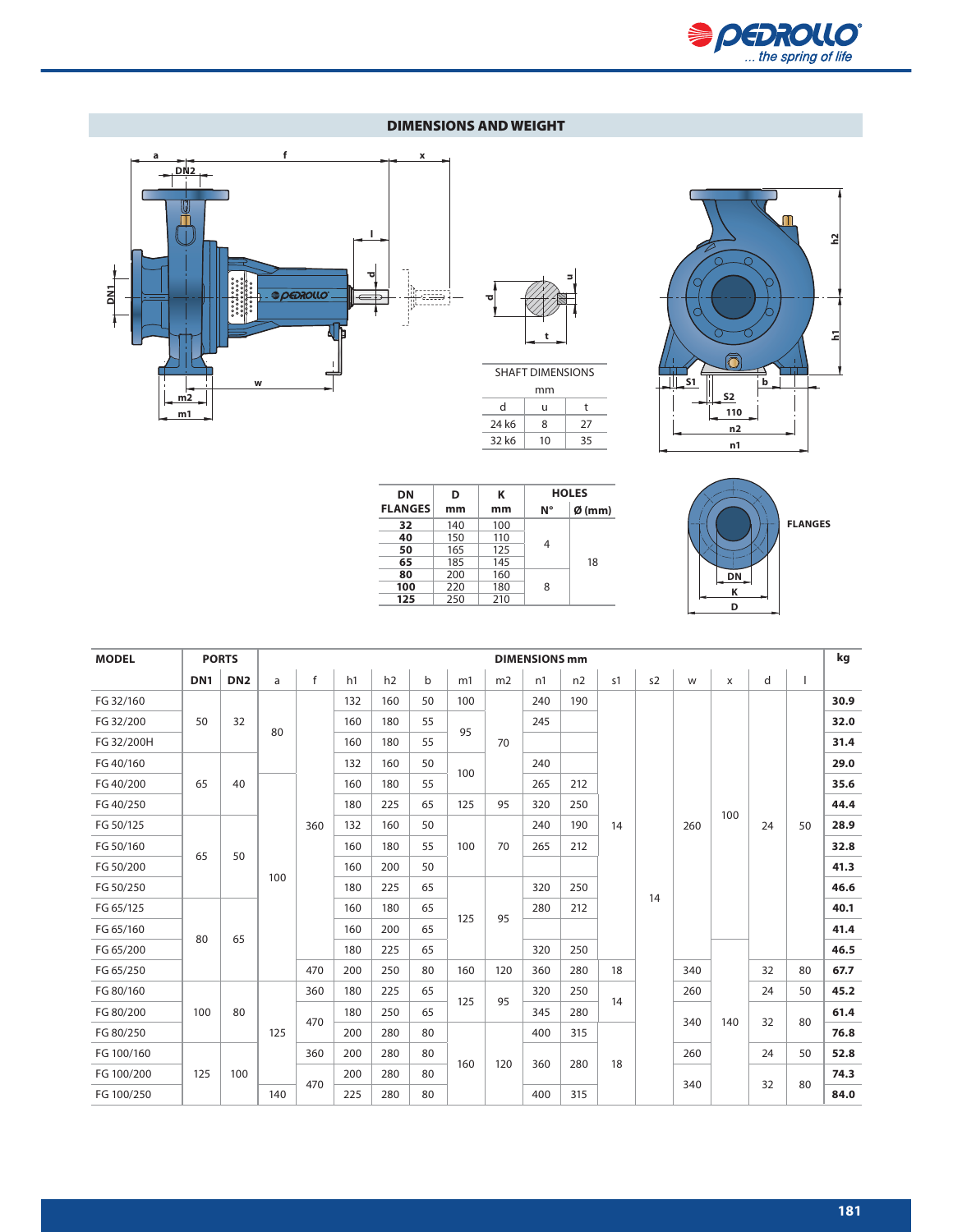

# **PERFORMANCE RANGE** HS= 0 m

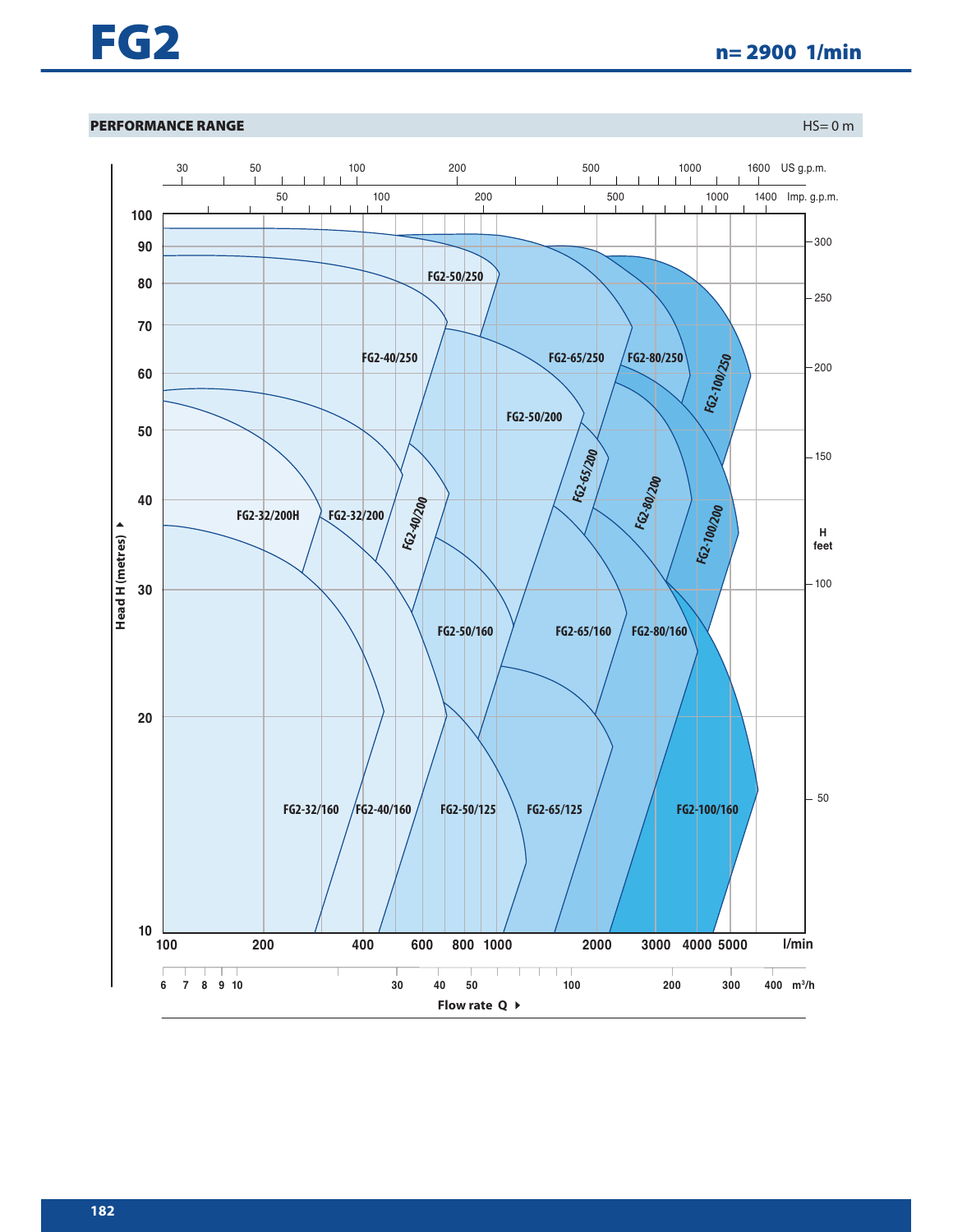

| <b>MODEL</b>               |      | <b>MOTOR</b>          | <b>PERFORMANCE</b> |                |  |  |
|----------------------------|------|-----------------------|--------------------|----------------|--|--|
|                            |      | <b>PAIRING</b>        | Q                  | н              |  |  |
| pump                       | kW   | НP                    | l/min              | metres         |  |  |
| FG2 32/160C                | 1.5  | $\overline{2}$        | $100 \div 350$     | $24 \div 14$   |  |  |
| FG2 32/160B                | 2.2  | 3                     | $100 \div 400$     | $30 \div 17$   |  |  |
| FG2 32/160A                | 3    | $\overline{4}$        | $100 \div 450$     | $37 \div 24$   |  |  |
| FG2 32/200C                | 4    | 5.5                   | 100 ÷ 450          | $44 \div 31.5$ |  |  |
| FG2 32/200B                | 5.5  | 7.5                   | $100 \div 500$     | $51 \div 36$   |  |  |
| FG2 32/200A                | 7.5  | 10                    | $100 \div 500$     | $57 \div 44$   |  |  |
| FG2 32/200BH               | 3    | $\overline{4}$        | $100 \div 300$     | $45 \div 37$   |  |  |
| <b>FG2 32/200AH</b>        | 4    | 5.5                   | $100 \div 320$     | $55 \div 44$   |  |  |
| FG2 40/160C                | 2.2  | 3                     | $100 \div 600$     | $27 \div 14$   |  |  |
| FG2 40/160B                | 3    | 4                     | $100 \div 600$     | $32 \div 20$   |  |  |
| FG2 40/160A                | 4    | 5.5                   | $100 \div 700$     | $38 \div 20$   |  |  |
| FG2 40/200B                | 5.5  | 7.5                   | $100 \div 700$     | $47 \div 28$   |  |  |
| FG2 40/200A                | 7.5  | 10                    | $100 \div 700$     | $55 \div 41$   |  |  |
| <b>FG2 40/250C</b>         | 9.2  | 12.5                  | $100 \div 700$     | $64 \div 47$   |  |  |
| FG2 40/250B                | 11   | 15                    | $100 \div 700$     | $71 \div 55$   |  |  |
| FG2 40/250A                | 15   | 20                    | $100 \div 700$     | $88 \div 72$   |  |  |
| FG2 50/125C                | 2.2  | 3                     | $300 \div 1200$    | $17.5 \div 6$  |  |  |
| <b>FG2 50/125B</b>         | 3    | 4                     | $300 \div 1200$    | $20.7 \div 9$  |  |  |
| FG2 50/125A                | 4    | 5.5                   | $300 \div 1200$    | $23.5 \div 13$ |  |  |
| FG <sub>2</sub><br>50/160C | 4    | 5.5                   | $300 \div 1000$    | $27 \div 16$   |  |  |
| FG2 50/160B                | 5.5  | 7.5                   | $300 \div 1100$    | $32 \div 21$   |  |  |
| FG2 50/160A                | 7.5  | 10                    | $300 \div 1100$    | $37 \div 27$   |  |  |
| FG2 50/200C                | 11   | 15                    | $400 \div 1700$    | $44 \div 30$   |  |  |
| FG2 50/200B                | 15   | 20                    | $400 \div 1700$    | $52 \div 38$   |  |  |
| FG2 50/200A                | 18.5 | 25<br>$400 \div 1800$ |                    | $61 \div 45$   |  |  |
| <b>FG2 50/200AR</b>        | 22   | 30                    | $400 \div 1800$    | $69 \div 53$   |  |  |
| FG2 50/250D                | 9.2  | 12.5                  | $300 \div 900$     | $51 \div 32$   |  |  |
| FG2 50/250C                | 11   | 15                    | $300 \div 900$     | $59 \div 42$   |  |  |
| FG2 50/250B                | 15   | 20                    | $300 \div 1000$    | $72 \div 59$   |  |  |
| <b>FG2 50/250A</b>         | 18.5 | 25                    | $300 \div 1000$    | $85 \div 73$   |  |  |
| FG2 50/250AR               | 22   | 30                    | $300 \div 1000$    | $95 \div 83$   |  |  |
| FG2 65/125C                | 4    | 5.5                   | $600 \div 1800$    | $16 \div 11$   |  |  |
| FG2 65/125B                | 5.5  | 7.5                   | $600 \div 2000$    | $18 \div 13$   |  |  |
| FG2 65/125A                | 7.5  | 10                    | $600 \div 2200$    | $23 \div 18$   |  |  |
| FG2 65/160C                | 9.2  | 12.5                  | $600 \div 2200$    | $32 \div 22$   |  |  |
| FG2 65/160B                | 11   | 15                    | $600 \div 2400$    | $36.5 \div 23$ |  |  |
| FG2 65/160A                | 15   | 20                    | $600 \div 2400$    | $40.5 \div 28$ |  |  |
| FG2 65/200B                | 15   | 20                    | $400 \div 2000$    | $45 \div 35.5$ |  |  |
| FG2 65/200A                | 18.5 | 25                    | $400 \div 2100$    | $51 \div 40$   |  |  |
| FG2 65/200AR               | 22   | 30                    | $400 \div 2100$    | $57 \div 46$   |  |  |
| FG2 65/250C                | 30   | 40                    | $400 \div 2350$    | $76 \div 53$   |  |  |
| FG2 65/250B                | 37   | 50                    | $400 \div 2500$    | $87 \div 62$   |  |  |
| FG2 65/250A                | 45   | 60                    | $400 \div 2600$    | $94.5 \div 68$ |  |  |

| <b>MODEL</b>       | <b>PAIRING</b> | <b>MOTOR</b> |                  | <b>PERFORMANCE</b> |  |
|--------------------|----------------|--------------|------------------|--------------------|--|
|                    |                |              | Ο                | н                  |  |
| pump               | kW             | НP           | l/min            | metres             |  |
| FG2 80/160D        | 11             | 15           | $500 \div 4000$  | $25 \div 10$       |  |
| <b>FG2 80/160C</b> | 15             | 20           | $500 \div 4000$  | $30 \div 15$       |  |
| <b>FG2 80/160B</b> | 18.5           | 25           | $500 \div 4000$  | $35 \div 20$       |  |
| FG2 80/160A        | 22             | 30           | $500 \div 4000$  | $40 \div 25$       |  |
| FG2 80/200B        | 30             | 40           | $500 \div 3650$  | $56 \div 34.5$     |  |
| FG2 80/200A        | 37             | 50           | $500 \div 3900$  | $62 \div 40$       |  |
| FG2 80/250B        | 45             | 60           | $600 \div 3600$  | $77 \div 54$       |  |
| FG2 80/250A        | 55             | 75           | $600 \div 3900$  | $88.5 \div 60$     |  |
| FG2 100/160C       | 15             | 20           | $1000 \div 5000$ | $28 \div 12$       |  |
| FG2 100/160B       | 18.5           | 25           | $1000 \div 5500$ | $32 \div 13$       |  |
| FG2 100/160A       | 22             | 30           | $1000 \div 6000$ | $35 \div 15$       |  |
| FG2 100/200C       | 30             | 40           | $800 \div 4650$  | $51 \div 28$       |  |
| FG2 100/200B       | 37             | 50           | $800 \div 4900$  | $57 \div 33$       |  |
| FG2 100/200A       | 45             | 60           | $800 \div 5250$  | $63 \div 38$       |  |
| FG2 100/250B       | 55             | 75           | $800 \div 5150$  | $73 \div 48$       |  |
| FG2 100/250A       | 75             | 100          | $800 \div 5750$  | $88 \div 58$       |  |

# **PERFORMANCE DATA n= 2900 1/min** HS= 0 m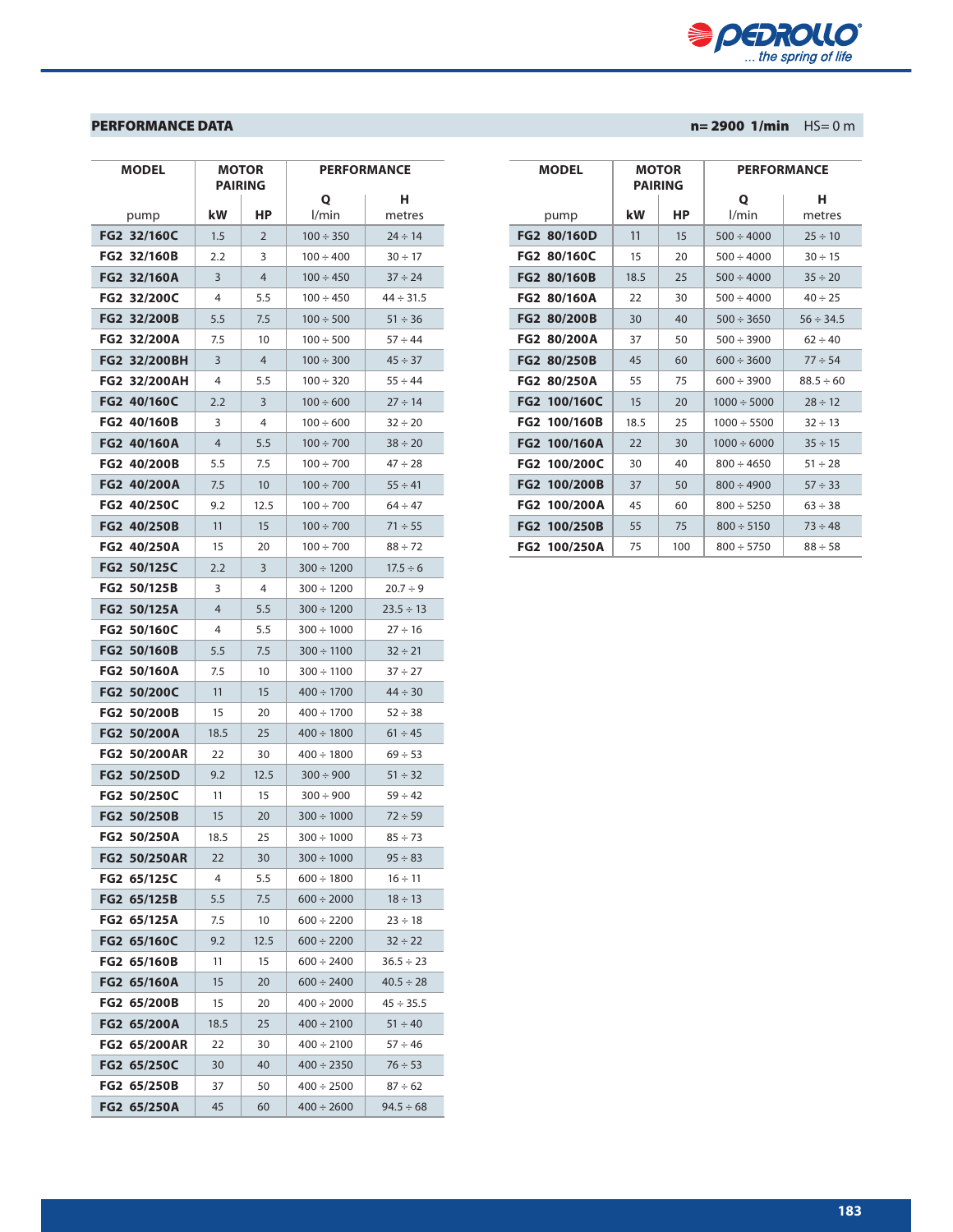

# **PERFORMANCE RANGE**